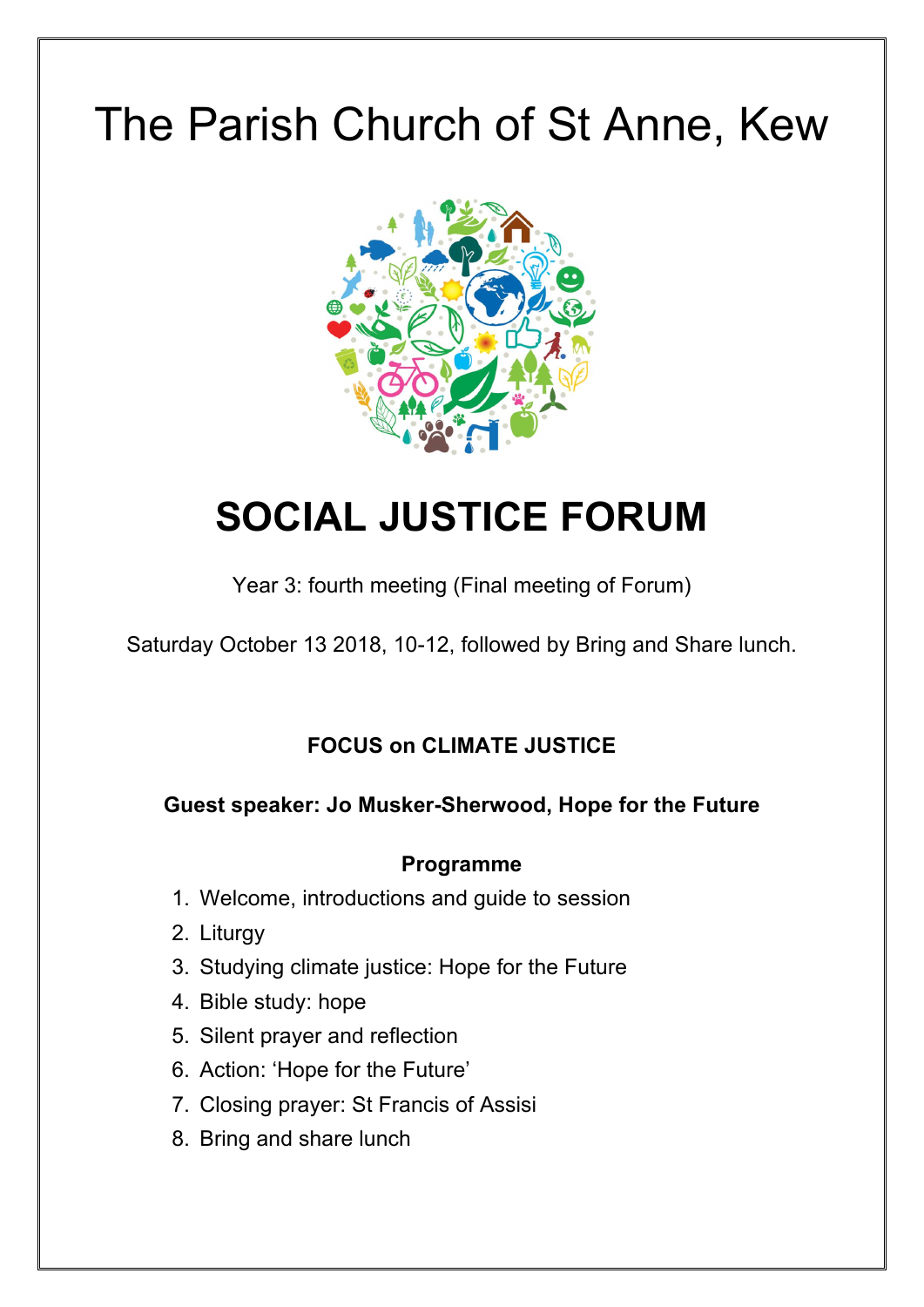## **1. WELCOME AND INTRODUCTIONS**.

## **2. LITURGY: bringing in the Kingdom (from Hope for the Future prayers)**

Creator God In bright light and dull darkness In the energy of each day and the rest that comes with night **ALL: We remember the goodness of God**

In the heavens high above our heads In waters that run deep around the world **ALL: We remember the goodness of God**

In solid land and flowing seas In vivid flowers and fruit laden-trees

## **ALL: We remember the goodness of God**

In the rising and setting of the sun and the cycles of the seasons In the patterns of the shining stars

## **ALL: We remember the goodness of God**

- In oceans teeming with fish
- In skies filled with birds
- **ALL: We remember the goodness of God**

In a world filled with animal life And in ourselves as human beings

## **ALL: We remember the goodness of God**

And God looked and saw all that he had made, and indeed it was very, very good.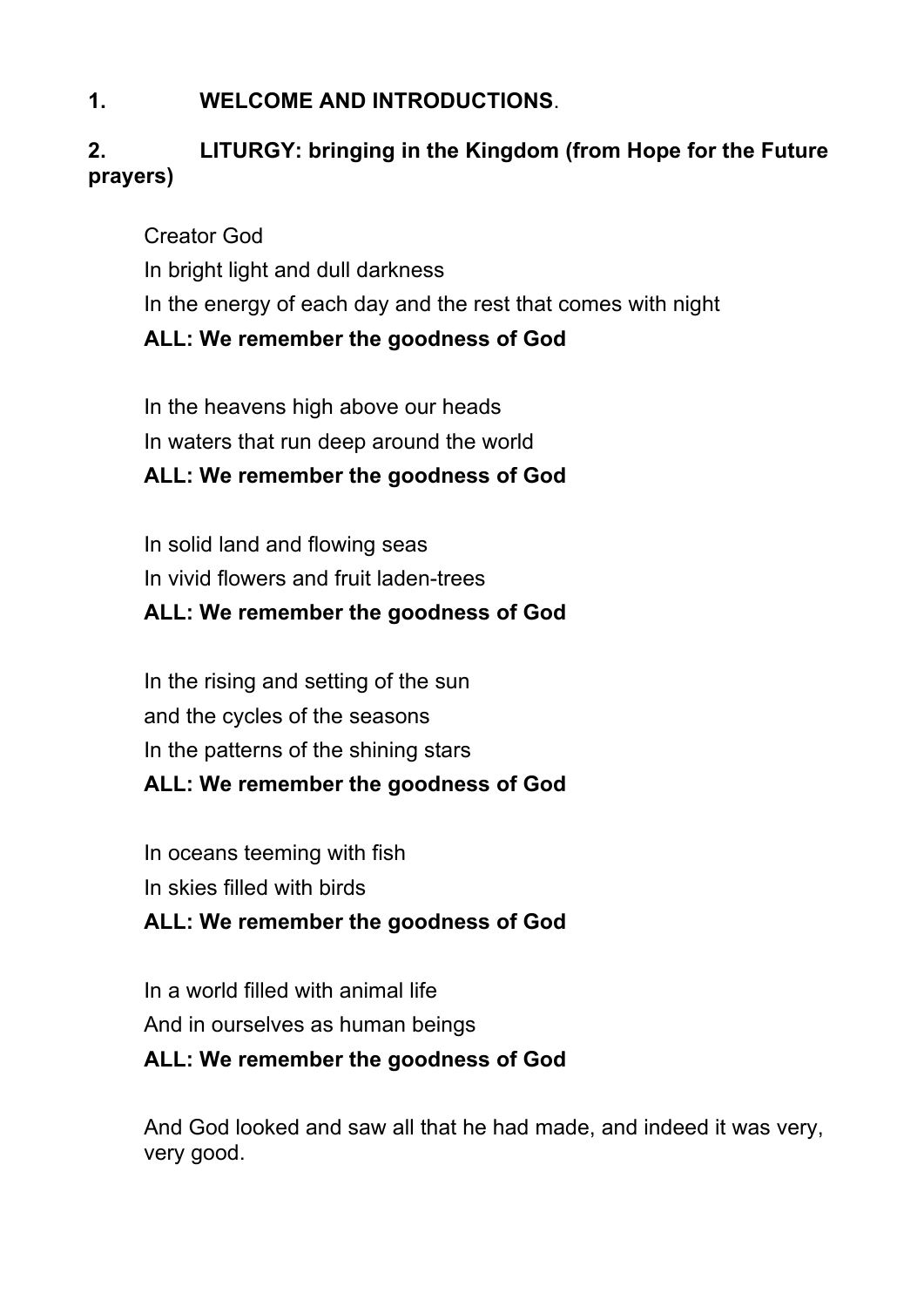In rest and reflection, in wonder and worship

## **ALL: We remember the goodness of God. Amen**

The world around us is full of beauty

**ALL We praise your name O God.**

For the gift of life on earth

## **ALL We praise your name O God.**

Open our eyes to see your artistry

## **ALL Your image in all that you have made.**

Where our praise is short or silent

## **ALL All creation sings out with joy.**

Here we join creation's song

## **ALL We praise your name O God**

#### **3. STUDYING Climate Justice: Hope for the Future**  www.hftf.org.uk

*Jo Musker-Sherwood, Director of Hope for the Future, will be with us. At this point she will tell us about Hope for the Future – its origins and vision, how Jo became involved, her team, how they work and what they have managed to do.* 

#### **4. BIBLE STUDY, HOPE: Revelation 22 v 1-5**

Then the angel showed me the river of the water of life, bright as crystal, flowing from the throne of God and of the Lamb through the middle of the street of the city. On either side of the river is the tree of life with its twelve kinds of fruit, producing its fruit each month; and the leaves of the tree are for the healing of the nations. Nothing accursed will be found there any more. But the throne of God and of the Lamb will be in it, and his servants will worship him; they will see his face, and his name will be on their foreheads. And there will be no more night; they need no light of lamp or sun, for the Lord God will be their light, and they will reign forever and ever.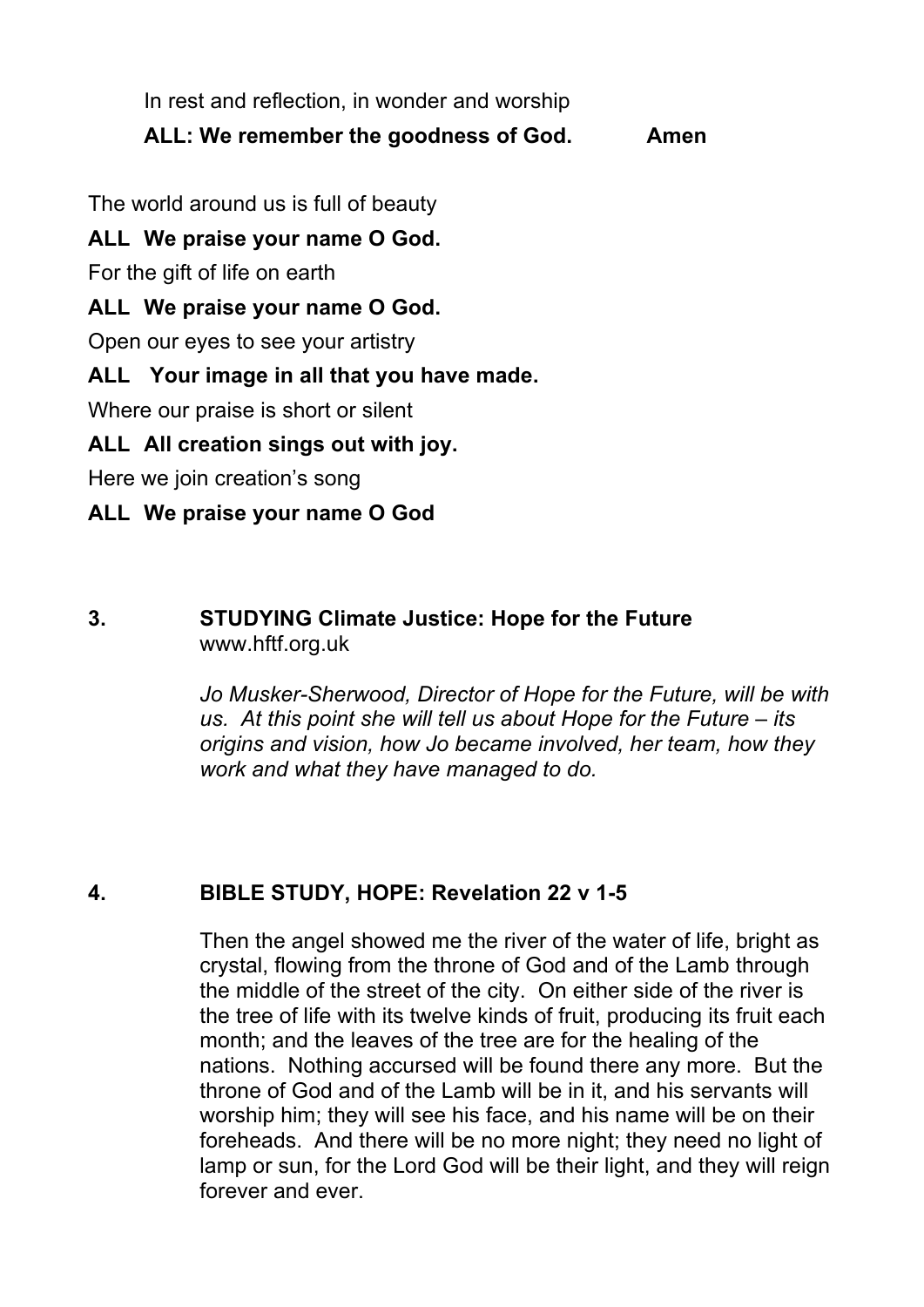#### **5. SILENT PRAYER AND REFLECTION**

#### **Prayers**

**Creator God,** fill us with your love for the creation, for the natural world around us, for the earth from which we come and to which we will return. Awake in us energy to work for your world; let us never fall into complacency, ignorance or being overwhelmed by the task before us. Help us to restore, to remake, to renew in Jesus' name. **Amen.**

God of yesterday, we knew you then: your promises; your words; your walking among us. But yesterday is gone. And so, today, we are in need of change. Change us. Help us to see life now, not through yesterday's stories, but through today's. **Amen.**

God of endings, what we thought would not end has ended. And we find ourselves here wondering where we are and how we got here and where to go from here. Be with us, here, at the end. Help us place our feet on this ground, help us lick our wounds, help us look up and around. Help us believe the story of today. Because you know all about the endings of today. And you are not afraid. **Amen.**

*Padraig O'Tuama (2017) Daily prayer with the Corrymeela Community* 

Loving God, we give thanks for the unseen powers of goodness that surround us; for all the ways in which your Word comes to us; for continual leading into the right way, even when we do not know that we are being led. We are always more ready to speak than to listen; more ready to doubt and fear than to rest in quiet confidence. Help us always to be open to the message that may come in strange and unexpected ways and draw us nearer to the Risen Christ. We pray in His name. **Amen.**

*R. Chapman, Stations of the Resurrection, p.186.*

#### **Reflections**

The estimates for global warming in this century range from 1.8ºC to 4ºC. That is mainly because the total warming will depend on the technological, economic and lifestyle choices we all make. World leaders accept that climate change is a threat – the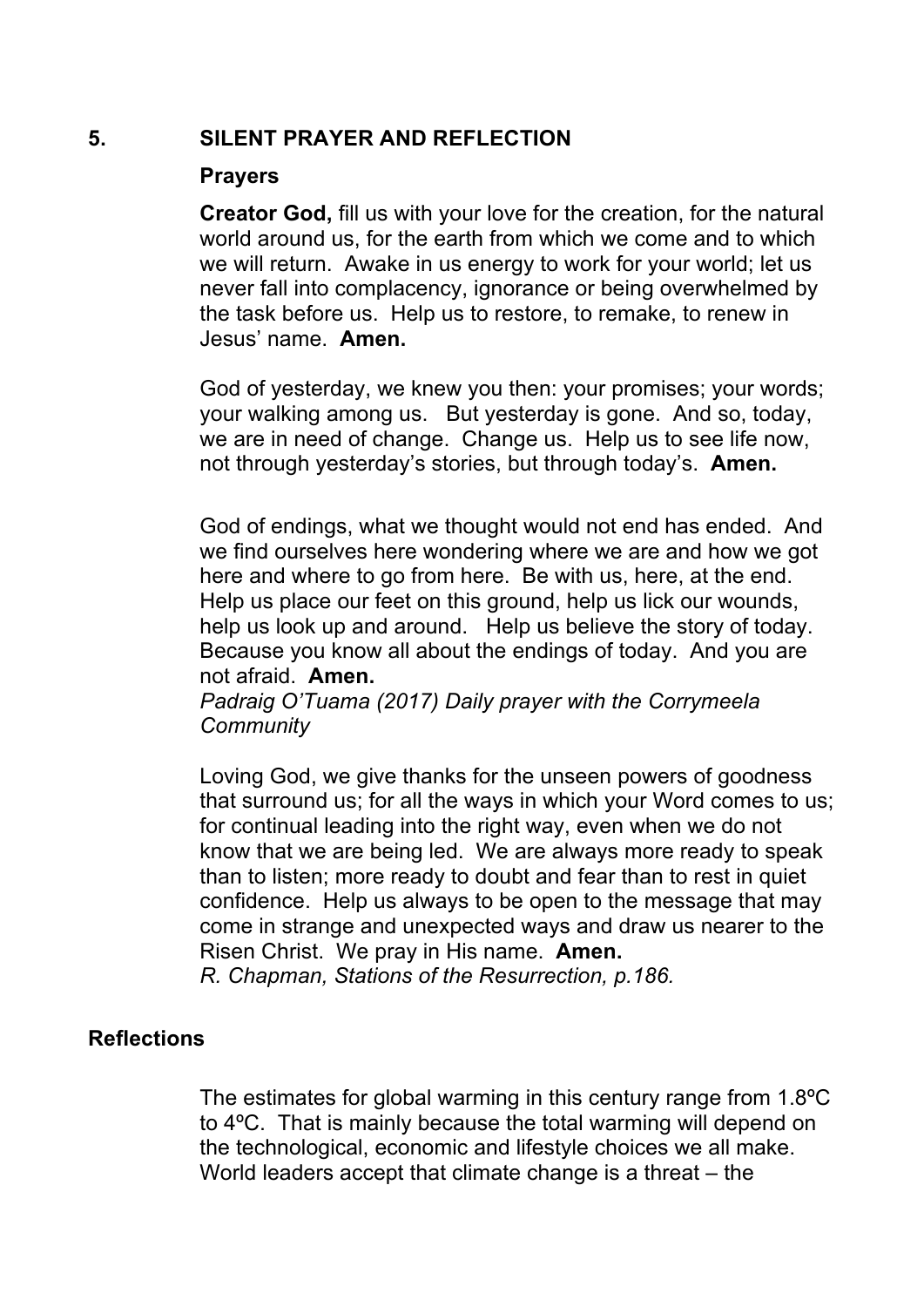international debate is about how much action each country should take, and how soon.

RSPB leaflet*, Climate change and birds, July 2009*

Christian prayer arises from the belief that God's Kingdom comes on earth as individuals do his will through faith in Christ. *N. Ward, Open to Prayer, p. 16.* 

Christian life is lived in relationship with God through Jesus Christ … Nothing - says St Paul - can separate us from the love of God. But this isn't an excuse for doing what we like, knowing we can get away with it. Once we know that God is 'for us', we open up to the gift that God wants to give us - which is a share in his own love and freedom and mercy. We breathe with his breath - that's part of what it means to say that we receive God's 'Spirit', which makes us live like Jesus 'in tune' with God. If we have really taken the message in, we shall live lives of selfless generosity, always asking how the gifts given us - material or imaginative or spiritual or whatever - can be shared in a way that brings other people more fully alive. And we shall be able to trust the generosity of others and be free to receive what they have to give us. Generosity, gratitude, confidence that when we fail we are still loved - all of this focused on Jesus' life and death and resurrection. That's where we start in the lifelong job of being a Christian.

*© Rowan Williams (2011).* 

#### **6. ACTION: HOPE FOR THE FUTURE**

Jo Musker-Sherwood will now talk about what Hope For The Future actually involves and how we could participate. Here is a short extract that Jo prepared for us:

"Over the past three years Hope for the Future has been working to equip communities, campaigners and groups across the country to communicate the urgency of climate change with their local politicians. Our ground breaking research has enabled us to develop an approach to effectively engage local politicians which has proved transformative. Our approaches hinge on three key principles:

1. Climate change is not an easy issue to talk about. It is often perceived as distant, overwhelming and confusing. **Communicating climate change with politicians requires us**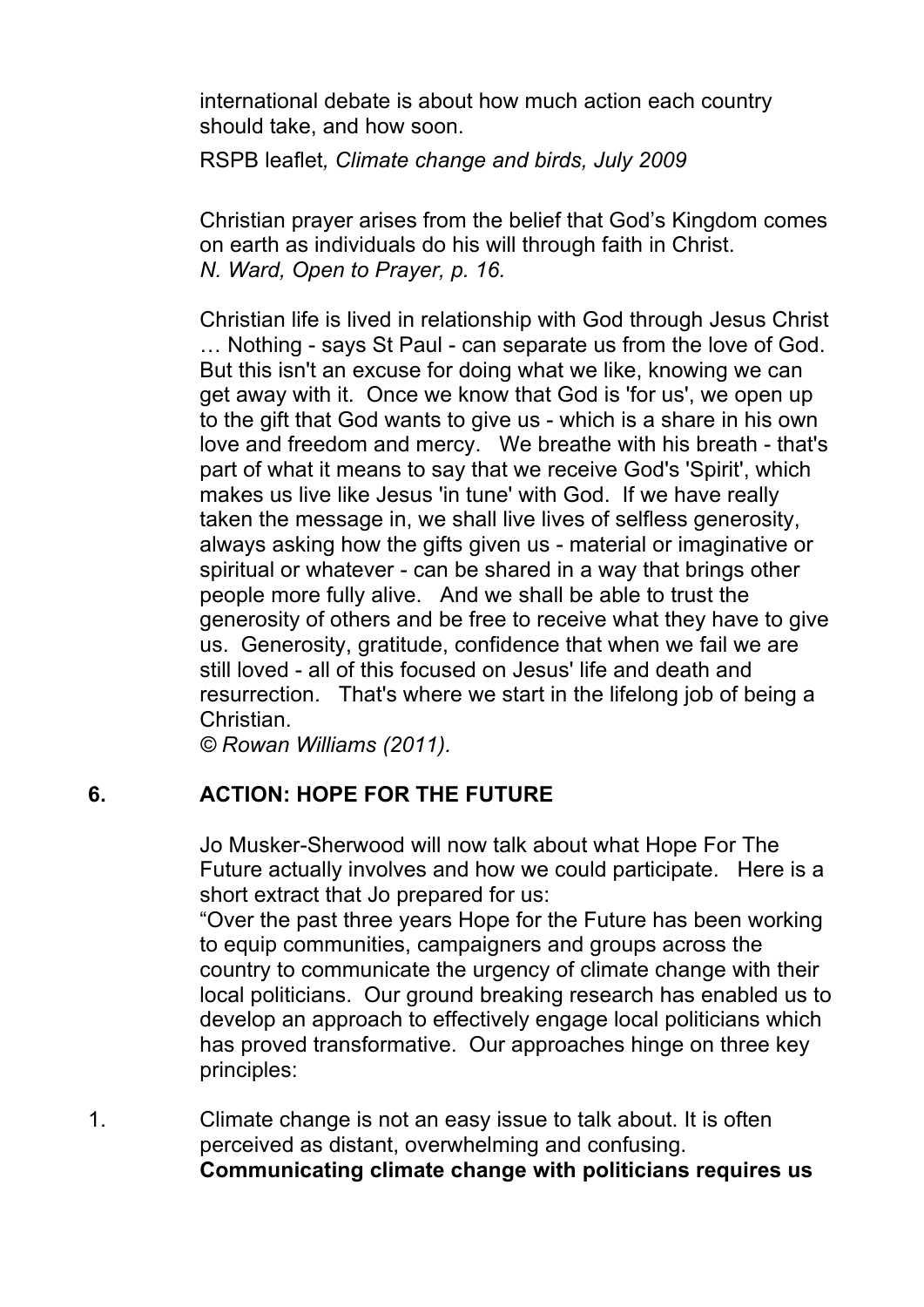**to understand the barriers to action and respect the difficulties in engagement.**

- 2. Combating climate change requires the response of politicians from across the political spectrum. Therefore the language we use to describe both climate change and its solutions must resonate with people of many varying political persuasions. **Ultimately, our language must speak to the values of those we seek to engage.**
- 3. Effective climate campaigning must be rooted in strong relationships. **It is only through building the trust of those with whom we disagree that we are able to have the kind of robust conversations that would not otherwise have been possible**, leading to transformed attitudes and tangible action. Our vision is to see politicians of all political persuasions joining together with each other and communities across the UK to take decisive action on climate change.
- **7. CLOSING PRAYER together:** Canticle of St Francis of Assisi.
- 1. Most High, all-powerful, good Lord, to you be praise, glory, honour and all blessing
- 2. Only to you, Most High, do they belong, and no one is worthy to call upon Your Name.
- 3. May you be praised my Lord, with all your creatures, especially Brother Sun, through whom you lighten the day for us. He is beautiful and radiant with great splendour, he signifies you, O Most High
- 4. Be praised my Lord, for Sister Moon and the stars, Clear and precious and lovely, they are formed in heaven.
- 5. Be praised my Lord, for Brother Wind, and by air and clouds, clear skies and all weathers, by which you give sustenance to all your creatures.
- 6. Be praised my Lord, for Sister Water, So useful, humble, precious and pure.
- 7. Be praised my Lord for Brother Fire, by whom the night is illumined for us, he is beautiful and cheerful, full of power and strength.
- 8. Be praised my Lord for Sister, our Mother Earth, who sustains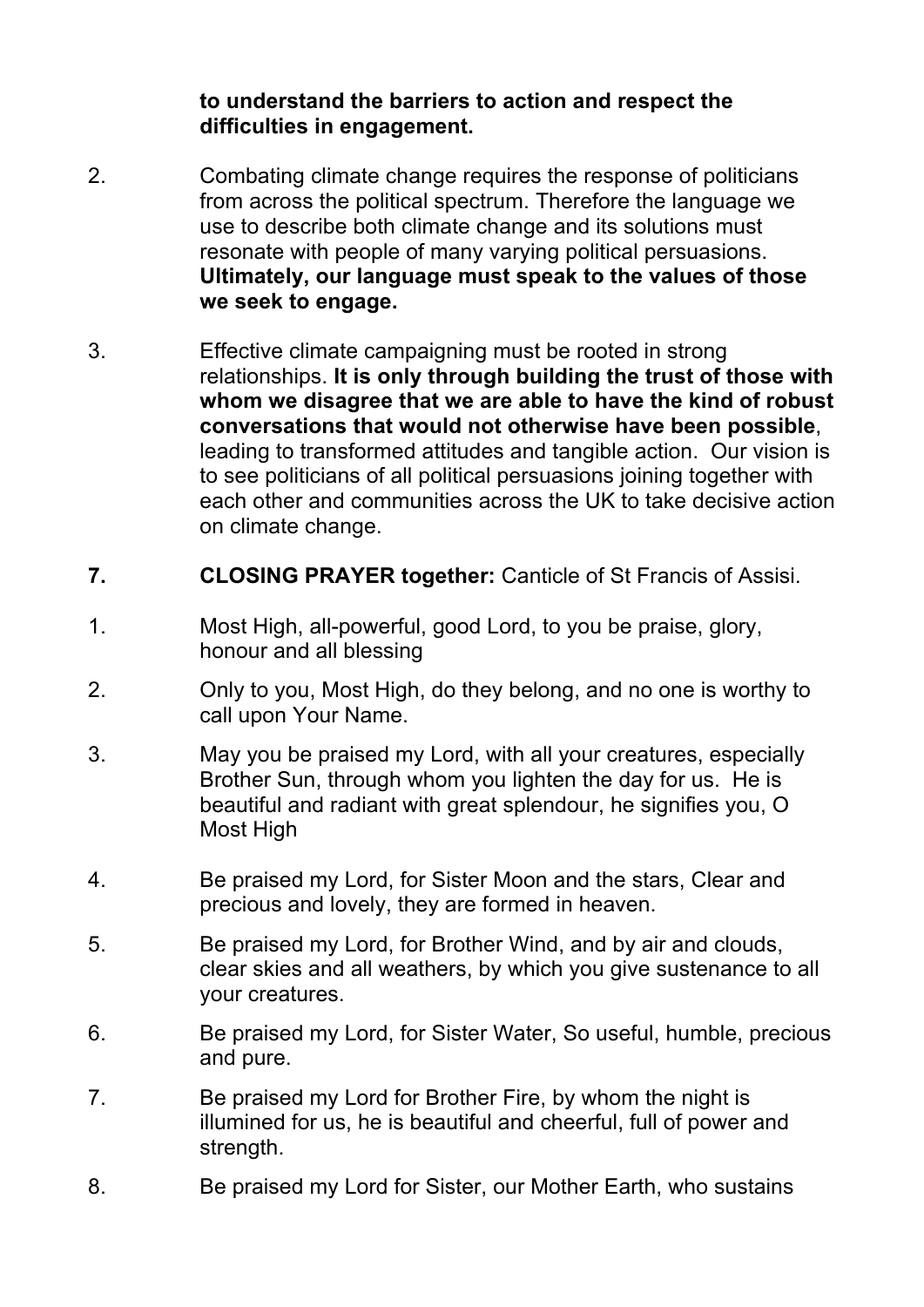and governs us, and produces diverse fruits and coloured flowers and grass.

- 9. Give thanks to the Lord, for he is good, for his mercy endures for ever. *Psalm136 v2*
- 10. Let everything that has breath praise the Lord. Alleluia! *Psalm 150 v.6*

#### **Hope for the Future's Partners include:**

**Christian Aid** has been campaigning for strong action to tackle climate change for a number of years, and you can find out more on our website www.christianaid.org.uk/climate

**The Climate Coalition** is formed of over 100 member organisations and more than 15 million people across the UK. They run a campaign called For the Love Of, where groups and individuals come together to remember the things they love that will be affected by climate change https://www.theclimatecoalition.org/

> **Climate Stewards** is a Christian carbon offsetting charity and invites individuals, churches, charities and businesses to *'reduce what you can and offset what you can't'*. Many of us are already taking steps to reduce our carbon footprints. However, we all need to heat our homes, travel and eat, and as a result will generate unavoidable carbon emissions. By providing a means to do this, we believe people are empowered to start taking control of their carbon footprint, and to feel that they are part of the solution as well as the problem. Our partners choose to offset their carbon emissions for various reasons, but many organisations see it as reflection of their desire to be good stewards of the environment, as well as to meet CSR responsibilities or work towards becoming carbon neutral. Through our web-based calculator, organisations and individuals can offset any combination of flights, car and train travel, heat and power and other carbon emissions. www.climatestewards.org

**Green Christian** believe in a gospel for all creation. We are a community of ordinary Christians who seek to: let loose hope in this damaged, exploited and unjust world; pioneer practical